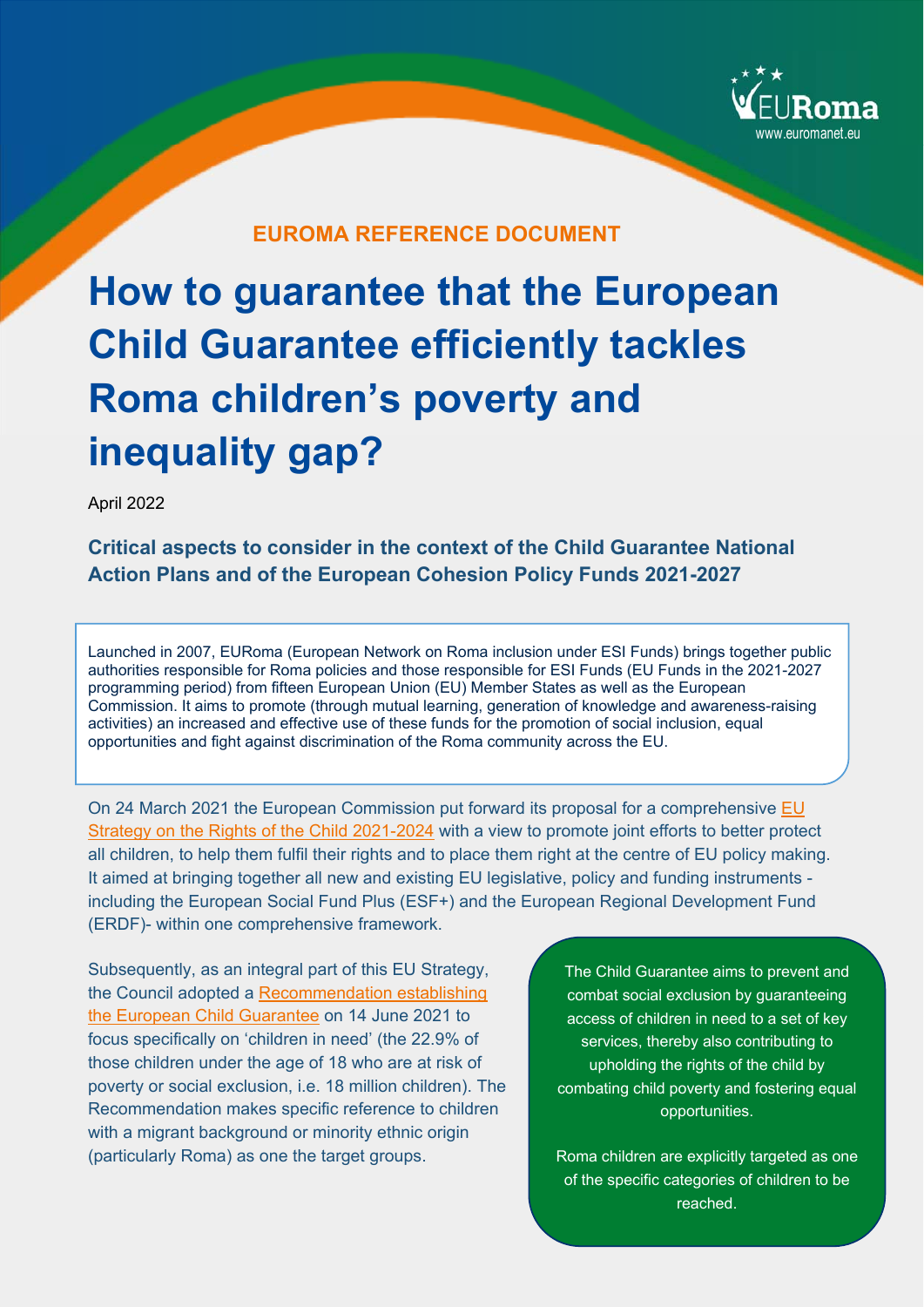

Both instruments stress the need to put forward measures to fight against poverty, to foster equal opportunities and to promote inclusive and non-discriminatory health and education systems. Member States are called to guarantee effective and free access to early childhood education and care, education and school-based activities, at least one healthy meal each school day and healthcare, as well as effective access to healthy nutrition and adequate housing.

These EU initiatives, together with the EU Roma strategic framework for equality, inclusion and participation 2020-2030, including the European Commission Communication and the Council Recommendation, contribute to the joint efforts to make EU rights and values more tangible for Roma adults and children across the EU.



Infographic - European Child Guarantee: how the EU protects children, European Commission

## **I. The added value of the European Child Guarantee for Roma children**

The Child Guarantee aims to ensure access to essential services for all children in need in the EU and specifically identifies Roma children as one of the groups facing particular disadvantages and, therefore, requiring special attention when implementing the Recommendation at national level.

**This explicit mention of Roma children in a European mainstream instrument becomes a very important step forward since it acknowledges the particular levels of inequality and disadvantage that they face across the EU and the need for a targeted commitment.** 

As stated in the European Commission's Staff Working Document Accompanying the document Proposal for a Council Recommendation establishing a European Child Guarantee, while discrimination and prejudices against minorities in general still have a direct bearing on children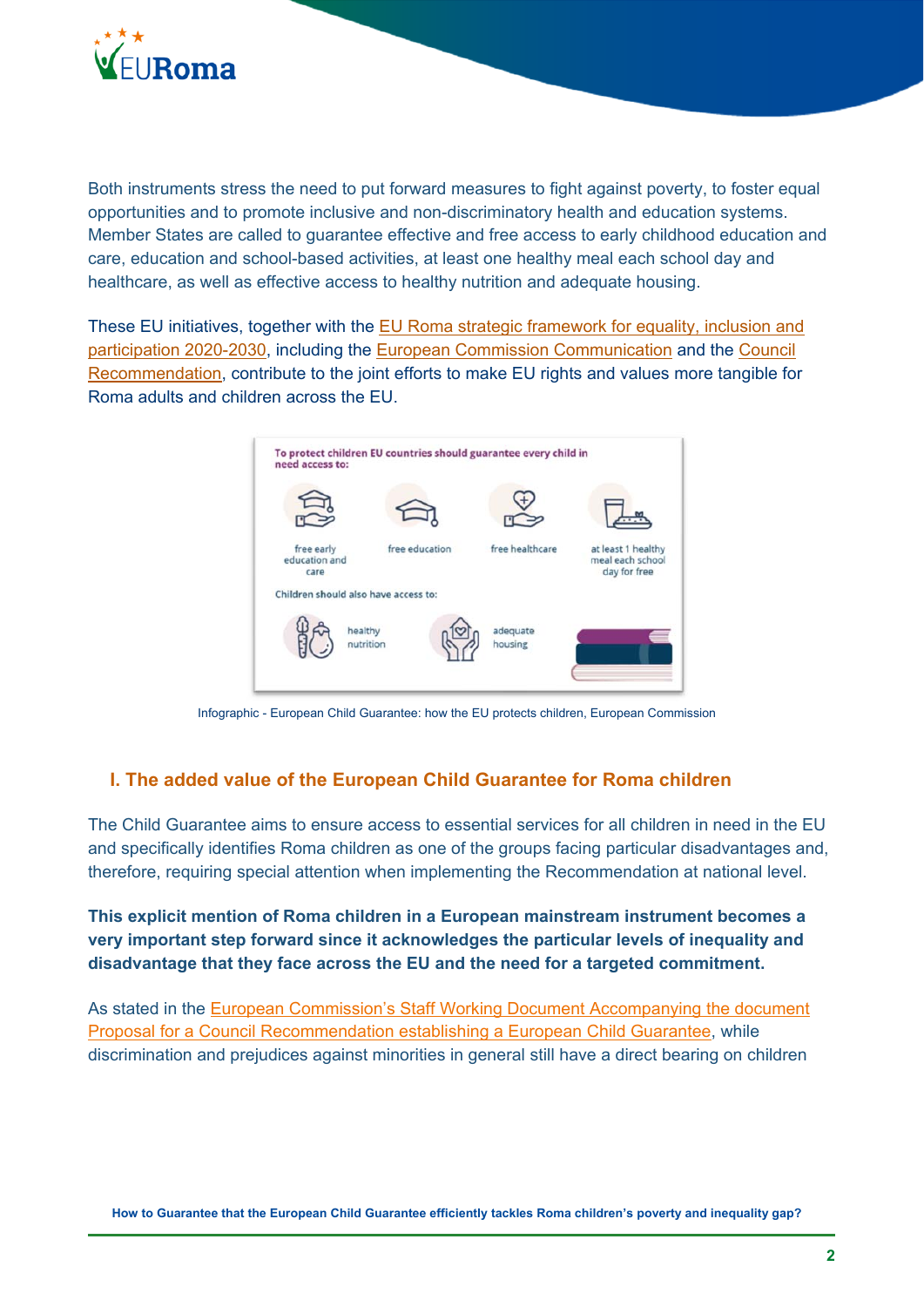

with a minority racial or ethnic background in the EU, the situation of Roma, who are the largest ethnic minority group in Europe<sup>1</sup>, calls for special attention. In most Member States with sizeable Roma population, Roma children are at least twice as likely to experience income poverty as their non-Roma peers. Around 60% of them live in severe material deprivation and 85% are at risk of poverty (compared to 19.6% for children in general)<sup>2</sup>, 50% face nutritional risk, has underlying malnutrition and exhibit stunting and inadequate child growth (41% of Roma children live in a household where at least one person in the household went to bed hungry at least once in a month)<sup>3</sup>. In addition, the housing situation remains difficult especially due to inadequate and segregated housing: 61% of Roma are affected by housing deprivation (general population: 17.9%) and 78% live in overcrowded households (general population: 17.1%).

It also remains a challenge to ensure effective equal access to inclusive, desegregated, mainstream education and training as well as early childhood education and care for Roma children. Although certain progress has been made (the share of early school leavers dropped from 87% to 68%, attendance of early childhood education increased from 47% to 53%, while the percentage of compulsory-schooling-age children attending education jumped from 86% to 90%)4 since the adoption of the EU Roma Framework in 2011, there is much room for improvement. As an example, the high share of Roma children (44%) attending schools where 'most or all schoolmates are Roma' and the share of Roma children attending early childhood education and care (42% compared to 92.2% for general population)<sup>5</sup>; the number of Roma children of compulsory schooling age not attending education (10% in 2016)<sup>6</sup>; the extremely high share of early leavers from education and training (ranging between 57% and 92% in nine surveyed Member States)<sup>7</sup>. In addition, since the outbreak of the COVID-19 pandemic, these challenges have deepened for many Roma children, notably those from remote and marginalised communities, due to their lack of internet access and IT equipment necessary to participate in distance learning, resulting in an increased risk of Roma dropping out of school or falling behind in their education8.

<sup>1</sup> No official census or statistical data on Roma and Roma children exist in most EU Member States, though. Table A8 in Staff Working Document Annex includes Council of Europe estimation of population sizes per country and some references to the methodological difficulties.<br><sup>2</sup> Feasibility Study for a Child Guarantee Final Report, quoting Fundamental Rights Agency Second European Union

Minorities and Discrimination Survey, 2016 and EU-SILC 2014, Eurostat, Table [TESSI012].<br><sup>3</sup> Fundamental Rights Agency, 2016, Second European Union Minorities and Discrimination Survey (EU-MIDIS II): Roma

<sup>–</sup> selected findings

<sup>4</sup> Commission Staff Working Document 'Roma integration indicators scoreboard (2011-2016)' accompanying the Communication 'Midterm review of the EU framework for national Roma integration strategies', SWD(2017) 458 final<br><sup>5</sup> Commission Staff Working Document accompanying the European Commission Communication 'A Union of Equality

EU Roma strategic framework for equality, inclusion and participation and its accompanying proposal for a revised Council recommendation on national Roma strategic frameworks for equality, inclusion and participation', SWD(2020) 530 final, Annex 2: Baseline for EU headline indicators

<sup>6</sup> Fundamental Rights Agency, 2016, Education: the situation of Roma in 11 EU Member States Roma survey – Data in focus

<sup>7</sup> European Commission Communication 'Midterm review of the EU framework for national Roma integration strategies', COM (2017) 458 final

<sup>8</sup> Fundamental Rights Agency, 2020, Coronavirus pandemic in the EU – fundamental rights implications: focus on social rights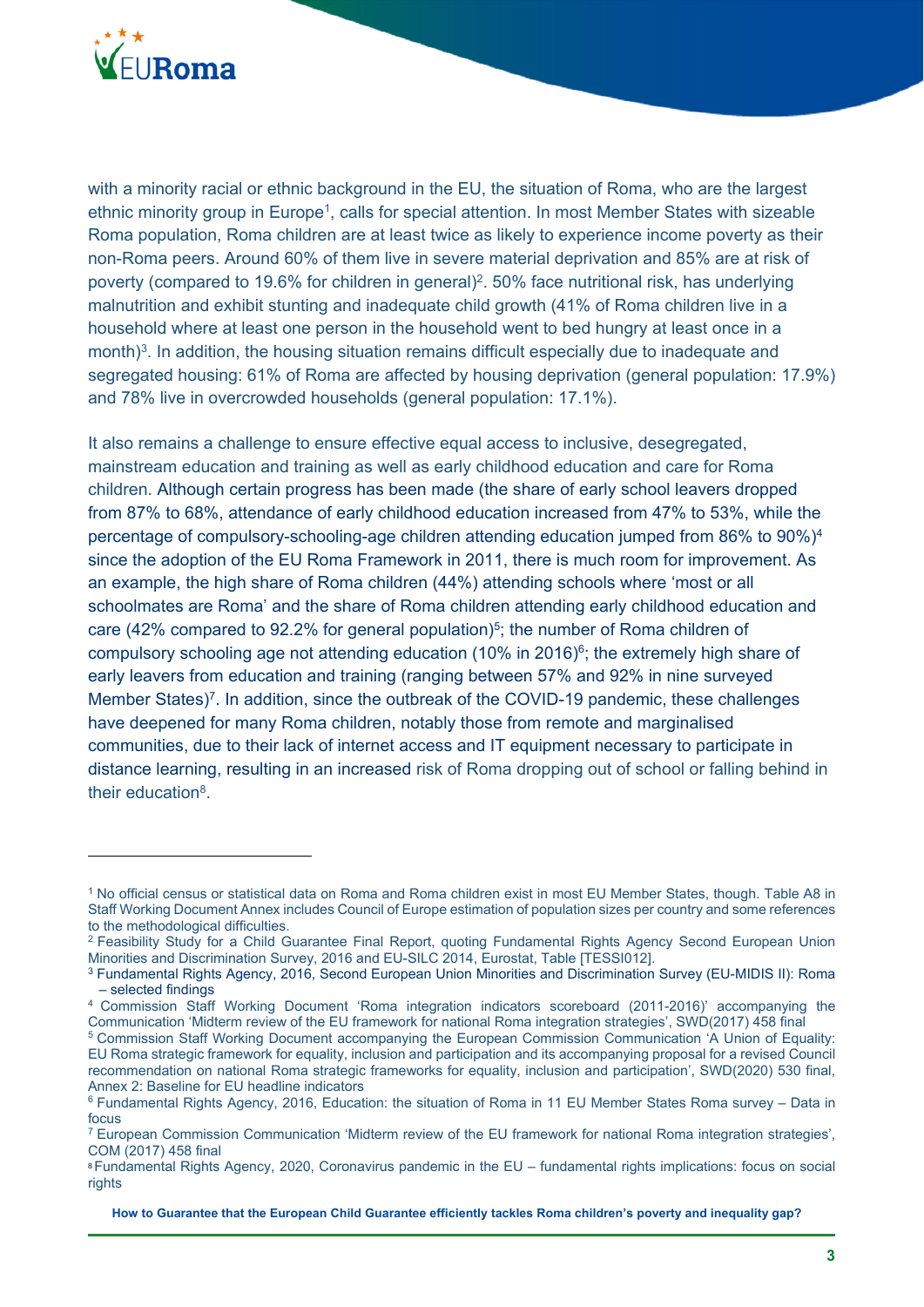

Against this background, efforts framed under the Child Guarantee are called to be focused on breaking down the generational vicious cycle of poverty that affects so many Roma families across the EU, understanding that living under (extreme) poverty hinders the enjoyment of many other rights. This is situation that too many Roma children face every day in the twentieth century.

**This call to the particular vulnerable situation of Roma needs to be heard and deployed in Child Guarantee National Action Plans with specific measures, actions with a combination of short and medium- term goals aimed at bringing long-term structural changes for eradicating child poverty among Roma and other particularly disadvantaged groups. European Cohesion Policy Funds are also expected to play a crucial role in the implementation of the Child Guarantee.** 

The EU has built the best-ever institutional setting for undertaking policy reforms and interventions particularly focused on those social groups suffering from greatest levels of poverty, social exclusion, lack of equal opportunities and discrimination of European children. **This is an opportunity not to be missed since it can make a difference in the lives of many Roma children across the EU.** 

## **II. How to ensure that Child Guarantee National Action Plans contribute to tackling Roma children poverty and exclusion?**

Indeed, the Child Guarantee is built as a targeted initiative for specific target groups, such as Roma, and for specific areas. For this principle to be operational on the ground, it needs to be translated in terms of targeted assistance to access services and rights so that right to equal opportunities is guaranteed for Roma children.

There is the danger that targeted actions for Roma children, despite being acknowledged as one of the specific groups whose needs have to be particularly taken into account, become diluted in the implementation of national action plans (and regional ones when existing).

There is the danger that Roma children, despite being acknowledged as one of the specific groups whose needs have to be particularly taken into account, become diluted in the implementation of national action plans.

Specific measures, targets and disaggregated indicators need to be put in place.

To avoid such risk and making the most of the Child Guarantee in relation to Roma, we believe **the following criteria should be considered in National Action Plans, as well as in regional ones**:

 **Acknowledgement/references of the specific situation of vulnerability and disadvantage of Roma children and the main challenges faced** based on objective information and data such as those presented in previous section (e.g. access to an inclusive, disaggregated, mainstream education and training; housing conditions; material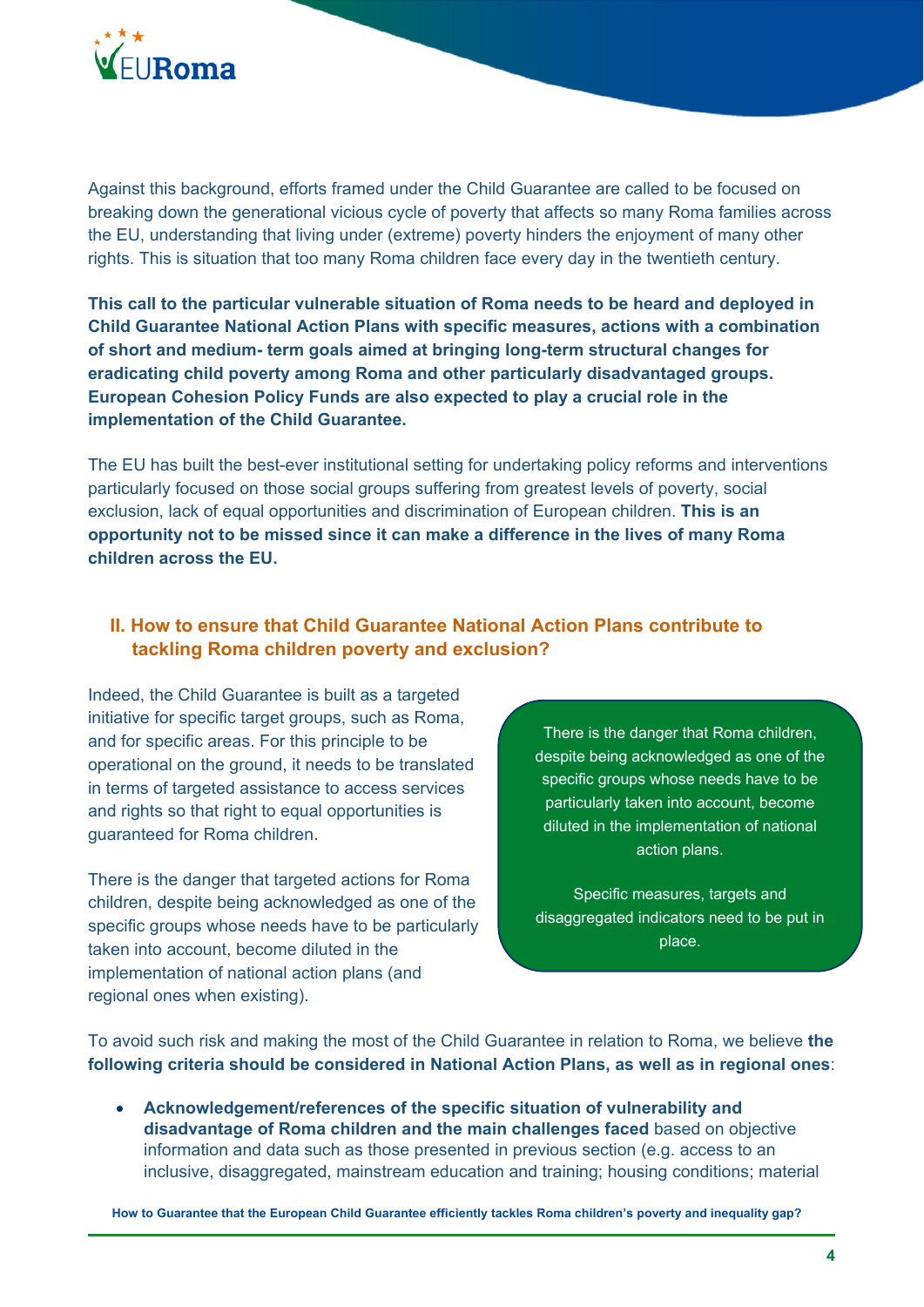

deprivation; digital gap; discrimination and prejudices…). It is also essential to pay particular attention to the specific situation of certain Roma children, such as those living in slums and segregated deprived areas and EU mobile Roma children (sometimes both coincide).

- **Inclusion of Roma children as one of the targeted categories of children within the scope of action of National Action Plans** (and regional ones).
- **Establishment of targeted measures accordingly to tackle poverty and guarantee equal access to rights of Roma children.** 
	- o Reflect on what needs to be changed to reverse the situation and guarantee equal rights of Roma children, with a focus on reducing poverty, eradicating slums, assuring equal access to quality

The Council Recommendation establishing the European Child Guarantee states that:

- 1. Targeted categories of children in need have to be reached by corresponding integrated measures
- 2. Quantitative and qualitative targets to be achieved in terms of children in need
- 3. Monitor progress of implementation, including its outcomes and the impact on children in need

and non-segregated early childhood education and compulsory education;

- o Combination of income support measures with activation measures: tackling poverty not only from having finances but a multidimensional process (having access to resources);
- o Not only centered in the children themselves but also in supporting their families as key factor for overcoming poverty and social exclusion;
- o Targeted measures around priority areas need to be defined for Roma children (poverty and social protection, educational segregation and drop-out of compulsory education and deprived segregated housing, among others).
- **If mainstream measures are developed, inclusion of a set of safeguards to assure they reach out to Roma children,** including the explicit reference to Roma children as target group of the actions, the consideration of their needs and challenges in the assessment, the setting up of positive actions and/or adaptations to address potential barriers preventing them from benefiting from the actions…
- **Combine the setting up of direct interventions to Roma children and their families, with an improvement of already existing processes and programmes, and structural reforms for improving the impact of social protection schemes on child poverty in general and of certain vulnerable children such as Roma.**
- **Setting up a specific set of indicators specifically related to Roma children in key areas to allow for monitoring and evaluation**. **The objectives established in National Action Plans need to include specific targets for Roma and most relevant indicators need to be disaggregated by ethnic origin to be able to measure progress.**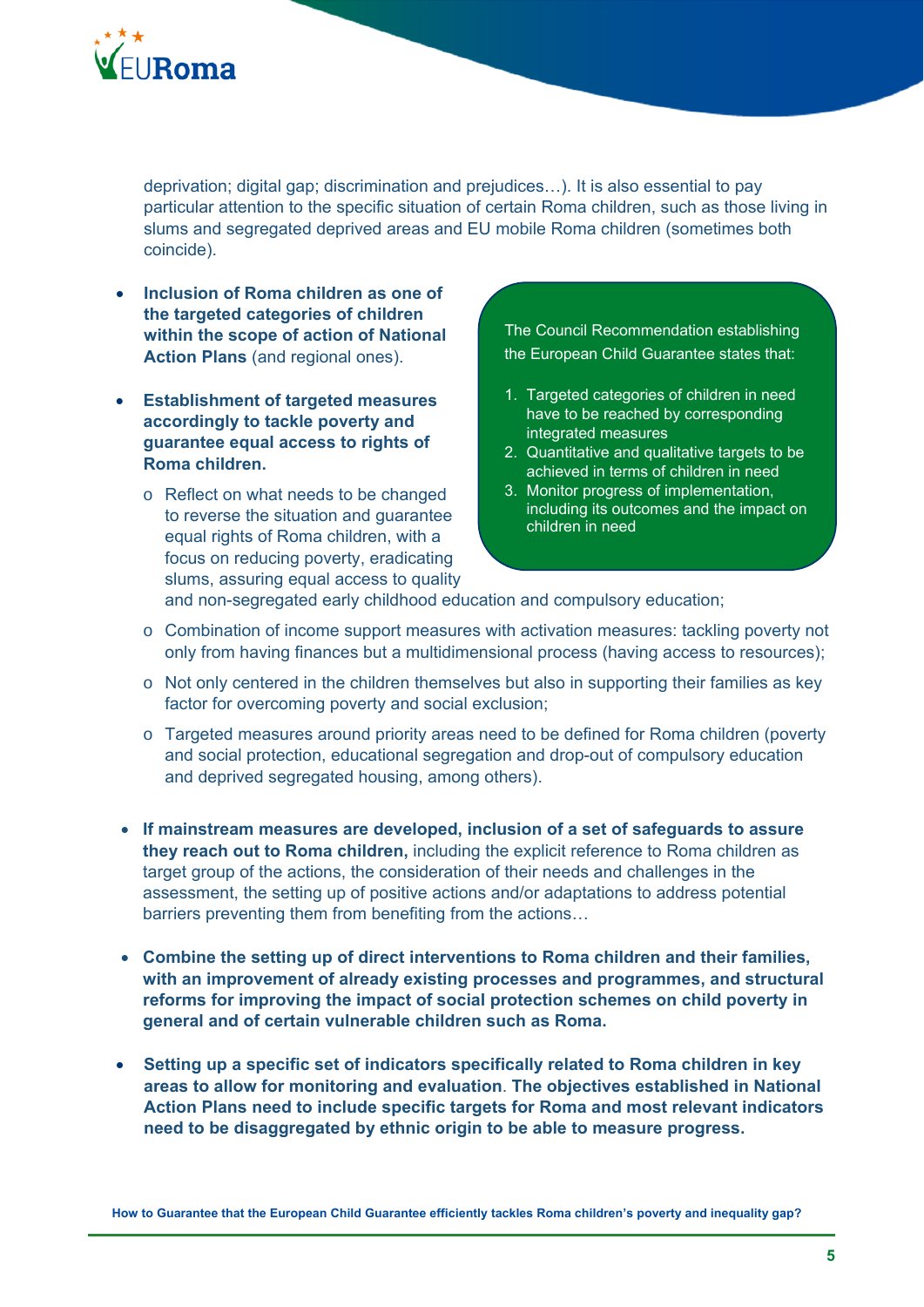

It is necessary to include indicators that allow assessing the impact of measures on different categories of vulnerable children, such as Roma. A robust system of information and data collection on Roma children need to be put in place (a*d hoc* studies may be necessary to that end). This is a crucial aspect to eventually be able to assess results for Roma, otherwise specific impact of measures on Roma children will be diluted in the overall data not allowing for proper monitoring of one of the main aims of the Child Guarantee itself: the focus on those children in need, Roma being one of these specific categories. As reflected in the Council Recommendation establishing the European Child Guarantee, there is a call to set:

- o Targeted categories of children in need have to be reached by corresponding integrated measures
- o Quantitative and qualitative targets to be achieved in terms of children in need
- o Monitor progress of implementation, including its outcomes and the impact on children in need.

Dissemination of positive impacts of measures on Roma children will also be essential.

| Proposal for a minimum set of indicators,<br>disaggregated by ethnic or racial origin         |                                                                                                                                                                                                  |  |  |
|-----------------------------------------------------------------------------------------------|--------------------------------------------------------------------------------------------------------------------------------------------------------------------------------------------------|--|--|
| (Each country may consider their modification and/or extension based on its national context) |                                                                                                                                                                                                  |  |  |
| <b>Poverty and social</b><br>exclusion                                                        | % of reduction of the "At-Risk-Of Poverty and Exclusion"<br>(AROPE) indicator related to Roma childhood                                                                                          |  |  |
| <b>Food and material</b><br>deprivation                                                       | % of reduction of Roma children facing food and material<br>deprivation                                                                                                                          |  |  |
| <b>Education</b>                                                                              | % of reduction of early school leaving, school dropout and<br>school segregation among Roma                                                                                                      |  |  |
|                                                                                               | % of increase of Roma children in early childhood<br>education and care                                                                                                                          |  |  |
|                                                                                               | % of reduction of the digital gap among Roma                                                                                                                                                     |  |  |
| <b>Housing and</b><br>essential services                                                      | % of reduction of children without access to adequate<br>desegregated housing (considering elements such as<br>housing deprivation, overcrowding, housing<br>segregation) and essential services |  |  |

 **Good governance for aligning current EU/national instruments focusing on Roma inequality and equal rights to join forces and create synergies to that end**. The principles of the Child Guarantee for Roma need to be embedded in global strategies.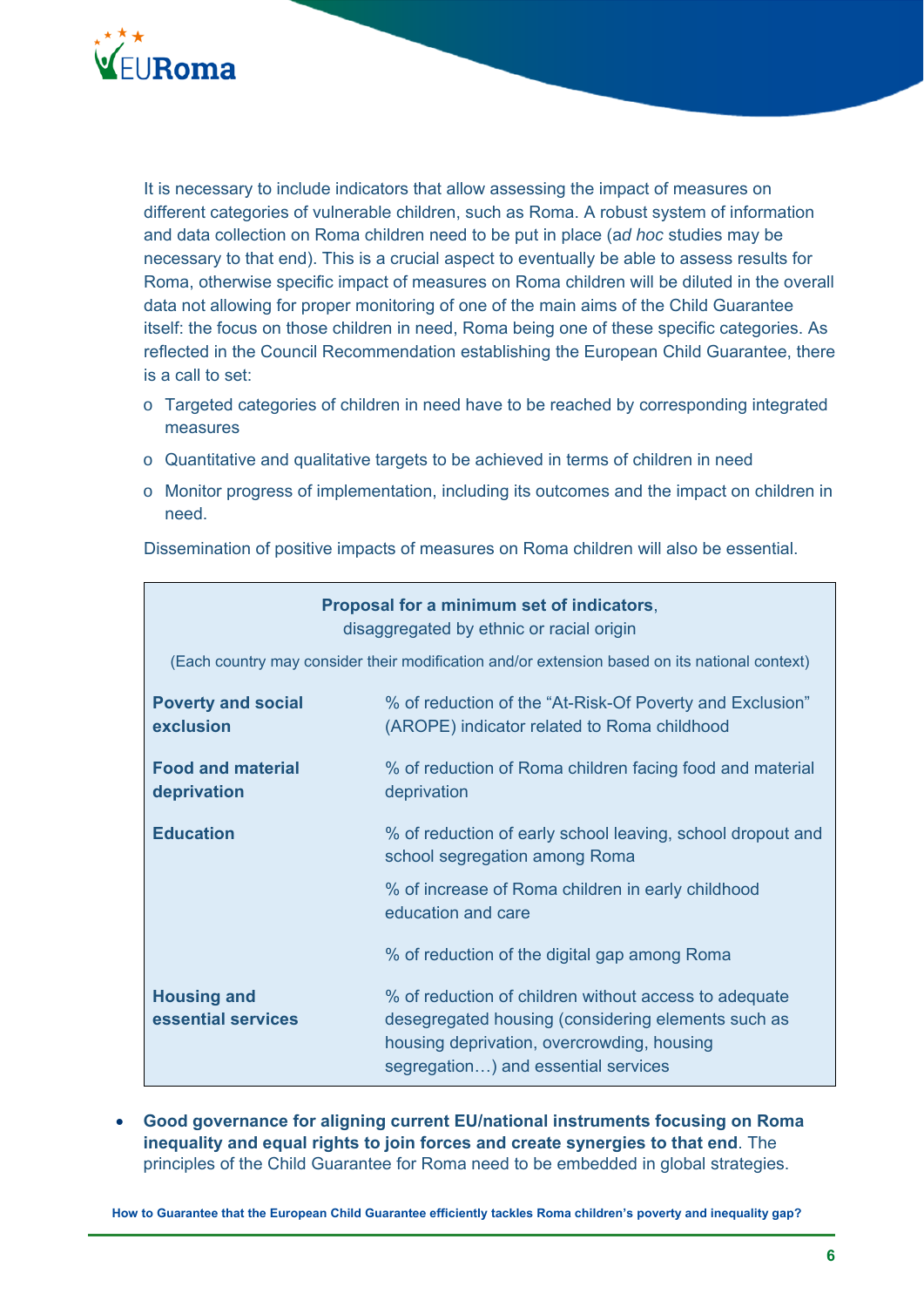

- o **Alignment between public authorities**. It is essential to ensure a close cooperation between Child Guarantee National Coordinators and the National Roma Contact Points (as well as other public administrations such as sectorial ministers and regional and local authorities) around the programmes and actions to be developed under the umbrella of the Child Guarantee. There needs to be coherence between the Child Guarantee and the objectives established in National Strategic Frameworks on Roma equality, inclusion and participation 2021-2030 in each Member States, in particular in those objectives related to education (including early childhood education and care), nutrition, healthcare and housing as well as poverty and social exclusion in general. This should be applied to the regional and local level too.
- o **Cooperation with other key stakeholders to assure outreach, implementation and monitoring of targeted actions for Roma children.** Cooperation with NGO working directly in the field with Roma children can certainly contribute to make the implementation of actions more effective.
- **Link between policy and structural reforms with the long-term and large-scale dimension that the European Cohesion Policy Funds allow for**, achieving the expected positive impact and social change of the investments.
- **Support to pilot experiences on tackling Roma poverty and social exclusion**, which, if successful, could be benchmarked, scaled up and transferred to other contexts at a later stage. Peer review could play an important role in this regard.

## **III. How to translate priorities for Roma children into programming documents of European Cohesion Policy Funds 2021-2027?**

As established in the Recommendation for the Child Guarantee, EU Funds play a crucial role to assure its implementation. This is particularly relevant for the European Social Fund Plus (ESF+) and the European Regional Development Fund (ERDF), together with the REACT-EU, INVEST-EU and the Recovery and Resilience Facility.

Given the characteristics of the EU Cohesion Funds 2021-2027, the impact in achieving social change and fulfilling the Child Guarantee´s objectives and targets could be great if used at the full potential of the funds:

-by fully aligning the programming with the Child Guarantee objectives;

- by making use of the long-term approach of foreseen interventions that ESF+ allows for in order to achieve social impact;

-by combining critical situations and also using EU Funds to trigger social change and contributing to set up the basis for definite eradication of existing inequalities and poverty of children

(particularly in relation to deprived housing in complementarity with ERDF);

-by having a comprehensive vision of the need to integrated interventions considering the whole family unit/household and its environment (in opposition to isolated and sectorial actions).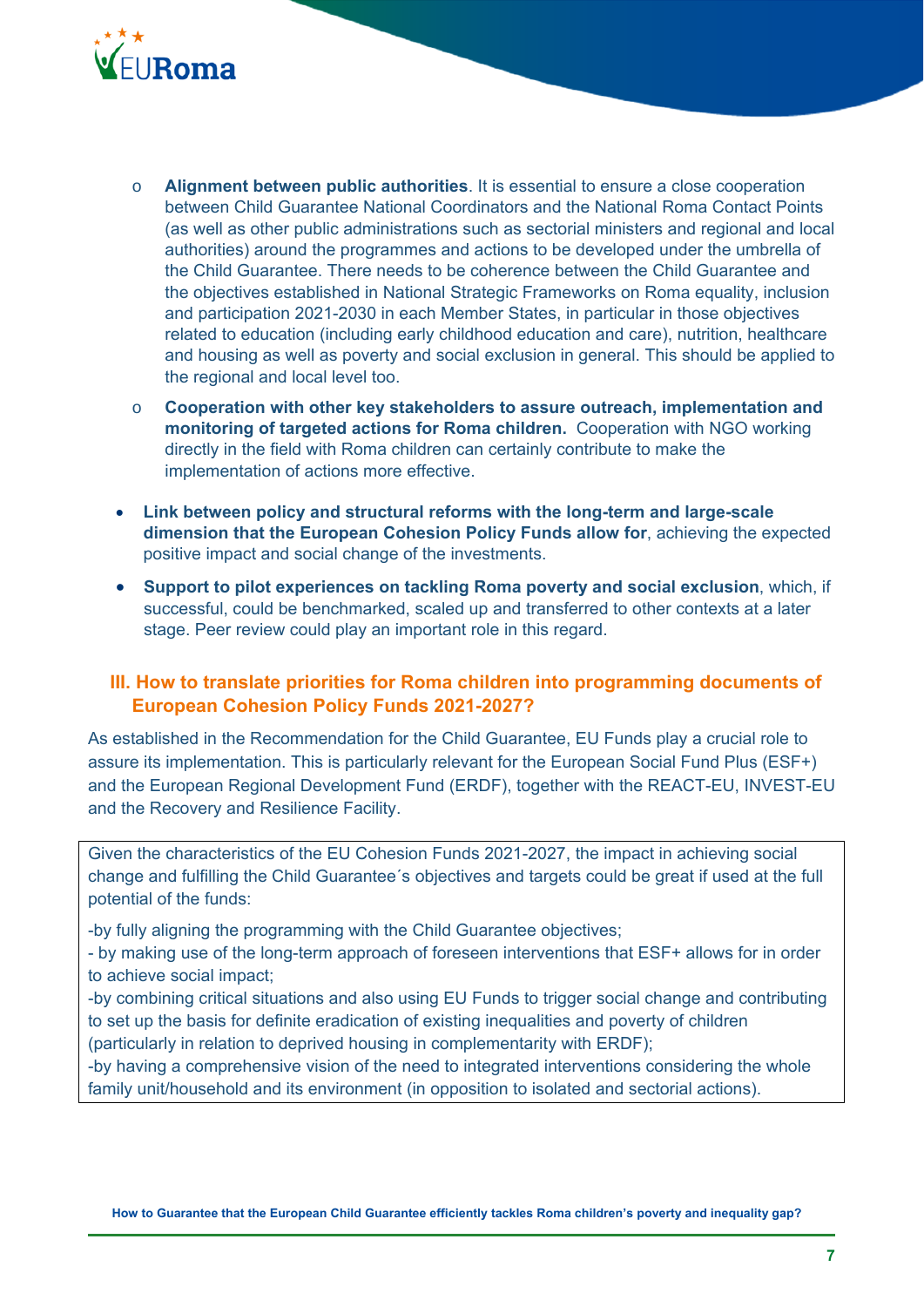

## **European Social Fund Plus (ESF+)**

As established in the ESF+ Regulation entered into force on 1 July 2021, Member States where the risk of poverty or social exclusion among children of less than 18 years old is above the EU average for the years 2017- 2019 (i.e. above 23.4%) should earmark **at least 5% of their ESF+ resources under shared management to support targeted actions and structural reforms tackling child poverty**. All other EU Member States must programme an appropriate amount to address this challenge. Eleven countries are over the EU average of 23.4%, including five countries reaching up to a 30%: Romania, Bulgaria, Italy, Greece and Spain. This allocation will serve to implement the Child Guarantee.

Operations contributing to this thematic concentration requirement should be programmed under Specific Objectives (f), (h), (i), (j), (k) y (l). This means that measures related to Roma children's equality and inclusion can be programmed under the Specific Objective (j) *Promoting the socioeconomic integration of marginalised communities, such as Roma people*, which based on experience may have multiple advantages and the Specific Objective (i) related to third-country nationals, including migrants, but also under other Specific Objectives.

#### **Advantages of programming measures under Specific Objective (j)**

- The programming of targeted measures connected with the objectives of the National/Regional Roma Strategic Framework;
- The designation of a specific budget;
- The establishment of a performance framework with specific outputs, results indicators and milestones to be achieved by 2024 and targets to be achieved by 2029.This contributes to improve the gathering, monitoring and evaluation of data on the contribution of the Funds to Roma equality and inclusion;
- The selection of key intervention fields related to Roma equality and inclusion as defined in Annex I of the Regulation laying down the common provisions (including 126, 134, 136, 139, 145, 154 and 155);
- The promotion in a more efficient manner of integrated and innovative actions to promote Roma equality and inclusion.

Furthermore, **Member States should allocate at least 3 % of their resources of the ESF+** strand under shared management **to address the forms of extreme poverty with the greatest social exclusion impact, such as homelessness, child poverty and food deprivation**. Measures contributing to this thematic concentration requirement should be programmed under Specific Objective (m) *Addressing material deprivation through food and/or basic material assistance to the most deprived persons, including children, and providing accompanying measures supporting their social inclusion* or, in duly justified cases, either under Specific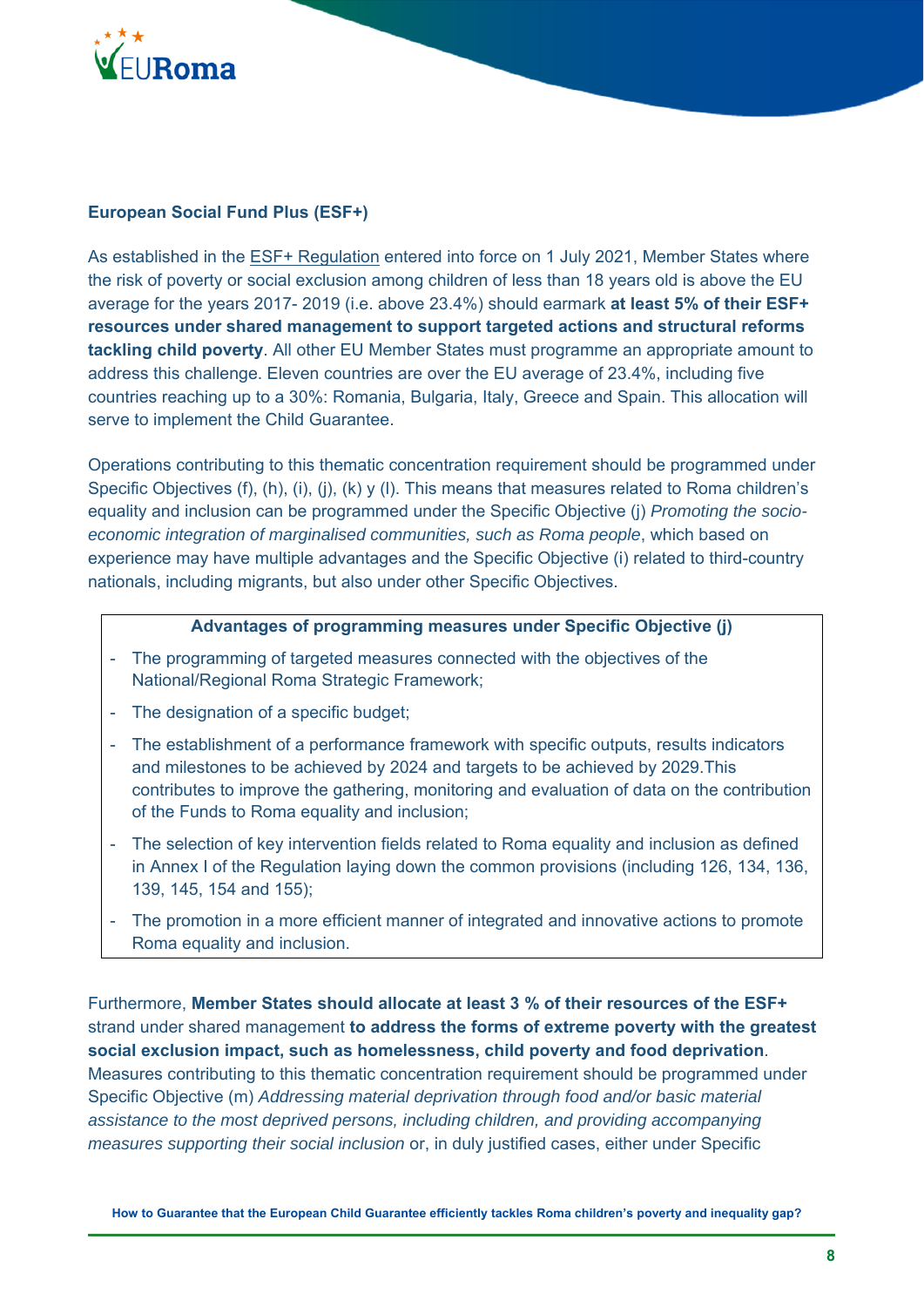

Objective (l) *Promoting social integration of people at risk of poverty or social exclusion, including the most deprived persons and children*, or both of those specific objectives.

| <b>Area</b>      | <b>Specific Objectives</b><br>under which measures<br>can be programmed | <b>Examples of measures</b>                                                                                                                                                                                                                                                                                                                                                                                                                                                      |
|------------------|-------------------------------------------------------------------------|----------------------------------------------------------------------------------------------------------------------------------------------------------------------------------------------------------------------------------------------------------------------------------------------------------------------------------------------------------------------------------------------------------------------------------------------------------------------------------|
| <b>Education</b> | (j) (f) (i) (l)                                                         | Targeted long-term and integrated measures to<br>$\bullet$<br>ensure an inclusive and quality education for<br>Roma boys and girls that contribute to prevent<br>and reduce the gap between Roma and their<br>non-Roma peers.                                                                                                                                                                                                                                                    |
|                  |                                                                         | Interventions should be aimed to: address<br>school failure and early-school leaving in all<br>educational stages; motivate students who left<br>the educational system to return to it; tackle<br>educational segregation/ concentration;<br>promote engagement in post-compulsory<br>studies; promote access and guarantee a<br>universal and free of charge early childhood<br>education and care, with particular attention to<br>children from families with lower incomes. |
|                  |                                                                         | Integrated and long-term interventions aimed to<br>$\bullet$<br>address the digital gap that exist among Roma<br>population in general and Roma children in<br>particular, contributing to the provision of the<br>digital equipment, resources and competences<br>to adapt to the current world.                                                                                                                                                                                |
|                  |                                                                         | Provision of support to families with<br>$\bullet$<br>children/teenagers in relation to the educational<br>services.                                                                                                                                                                                                                                                                                                                                                             |
|                  |                                                                         | Promotion of participation in cultural, free time<br>and leisure activities.                                                                                                                                                                                                                                                                                                                                                                                                     |
|                  |                                                                         | Initiatives could be carried out in cooperation<br>with educational authorities and specialised<br>Third Sector organisations.                                                                                                                                                                                                                                                                                                                                                   |

## **Examples of measures under each of the areas addressed by the Child Guarantee**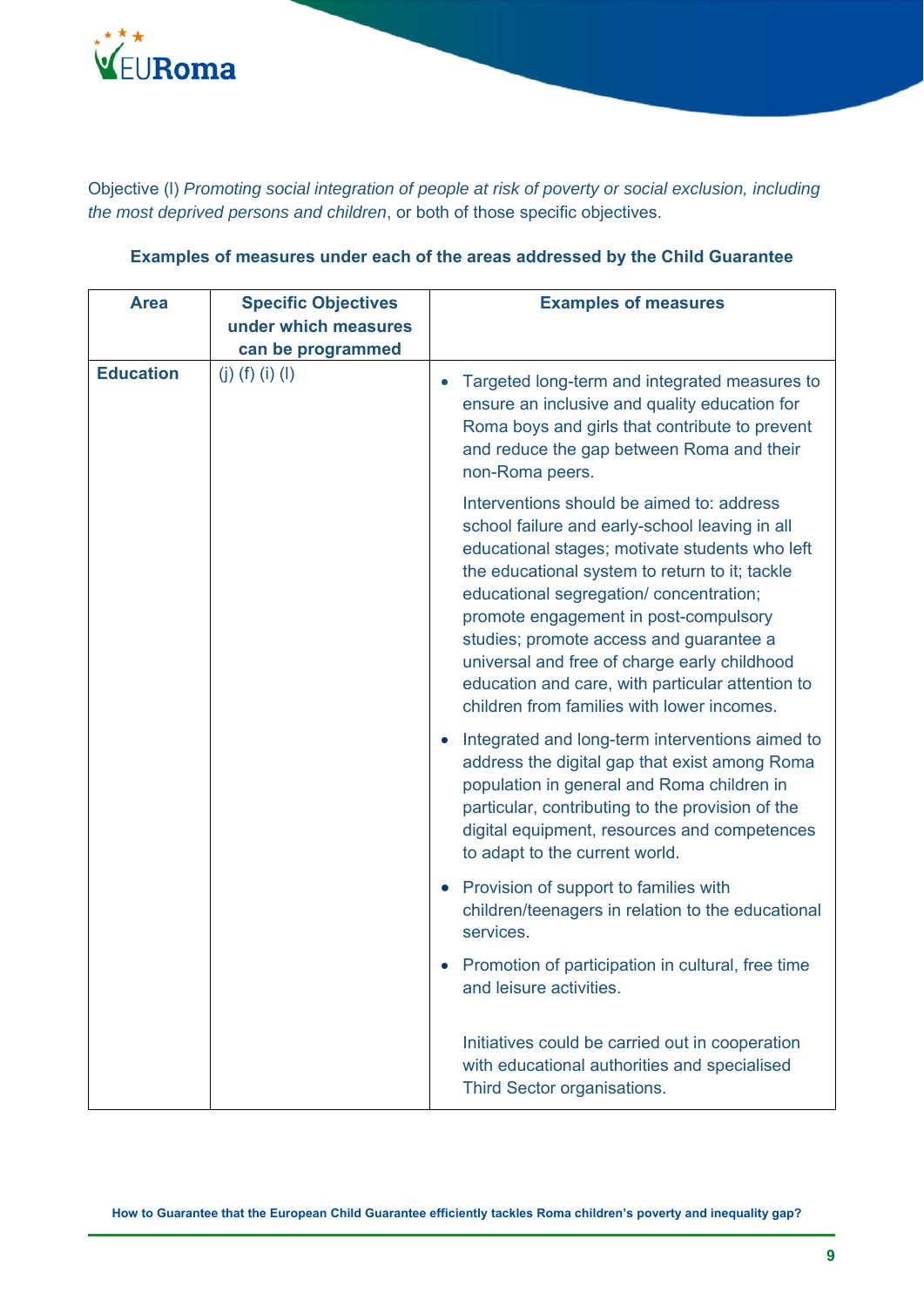

| <b>Healthcare</b> | (j) (i) (k) (l) | $\bullet$ | Targeted long-term and integrated measures to<br>improve social protection and access to<br>essential public and private goods and services<br>such as health services.<br>Provision of support to families with<br>children/teenagers in their access to the<br>services related to healthcare and health<br>promotion, including the promotion of physical,<br>psychic and socioemotional health, nutrition and                                                                                                                                                         |
|-------------------|-----------------|-----------|---------------------------------------------------------------------------------------------------------------------------------------------------------------------------------------------------------------------------------------------------------------------------------------------------------------------------------------------------------------------------------------------------------------------------------------------------------------------------------------------------------------------------------------------------------------------------|
|                   |                 |           | healthy living habits.<br>Screening for people facing socio-economic<br>vulnerabilities (diagnosis, treatment and<br>medication are not ESF+ support priorities and<br>should rather be financed with national/regional<br>resources).                                                                                                                                                                                                                                                                                                                                    |
| <b>Nutrition</b>  | (j) (i) (l) (m) |           | Actions to tackle food deprivation and nutritional<br>risk, together with accompanying measures for<br>social inclusion.<br>• Provision of support to families with children/<br>teenagers in their access to the services related<br>to nutrition and healthy living habits.                                                                                                                                                                                                                                                                                             |
| <b>Housing</b>    | (j) (i) (k) (l) | $\bullet$ | Targeted long-term and integrated measures to<br>improve social protection and access to<br>essential public and private goods and services<br>such as social, health and housing services, in<br>particular social housing.                                                                                                                                                                                                                                                                                                                                              |
|                   |                 |           | Integrated and long-term interventions aimed to<br>address housing segregation/concentration and<br>substandard housing, including the<br>reduction/eradication of shanty towns and other<br>areas of substandard housing and the<br>promotion of physical and economic<br>regeneration of deprived/vulnerable urban and<br>rural areas where the most excluded persons<br>live. Rent support can be considered eligible<br>under ESF+ as part of an integrated set of<br>measures and considered essential (i.e. a<br>necessary conditions) to ensure Roma<br>inclusion. |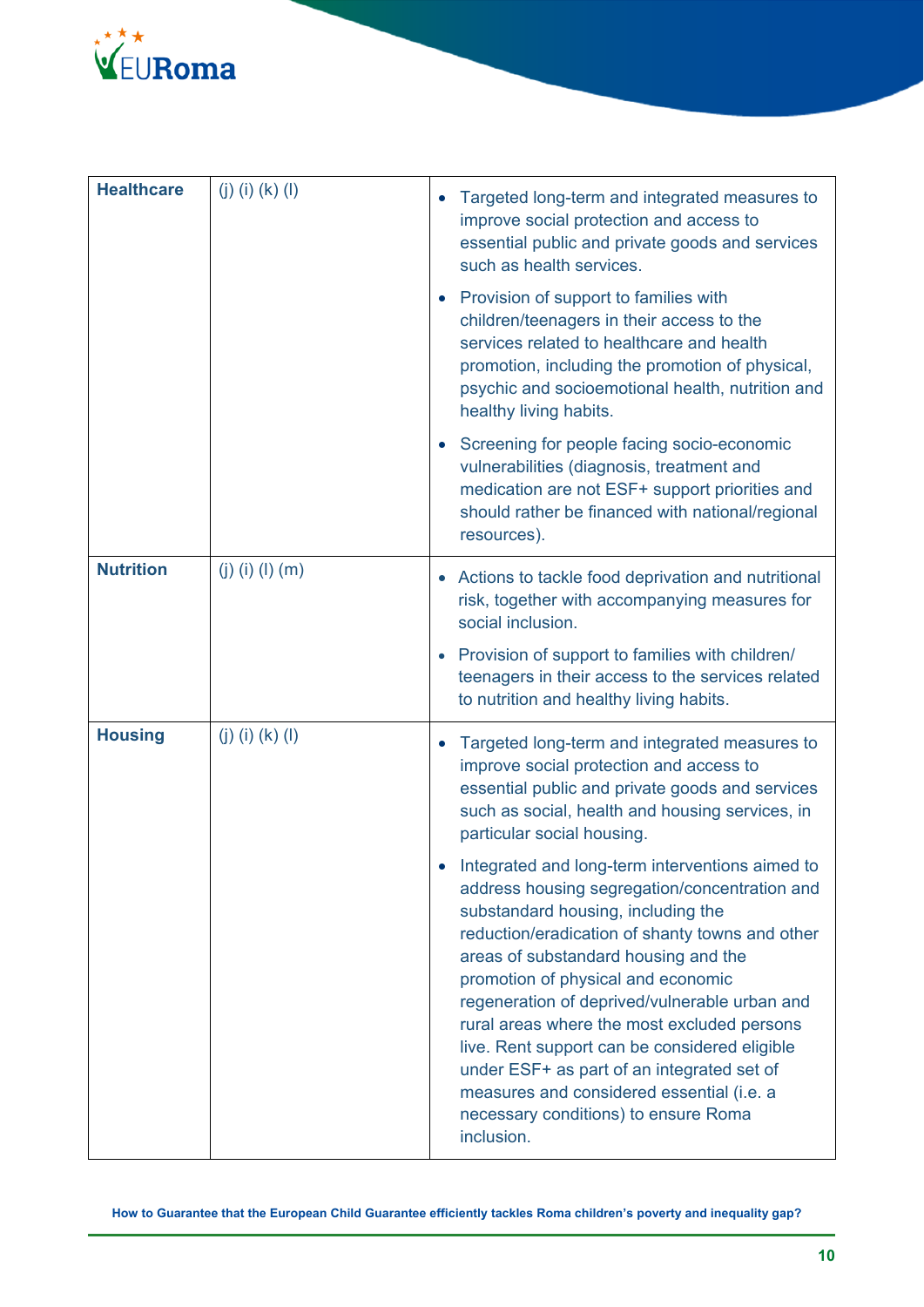

|                                                                                                    | It is essential to carry out these interventions in<br>coordination and synergy with the ERDF, which<br>will allow for the elaboration of integrated plans<br>combining interventions to promote access to<br>housing with interventions to support and<br>accompany access to services of social<br>protection, education, health, training and<br>employment.                                                                                                                                                                                                                                                  |
|----------------------------------------------------------------------------------------------------|------------------------------------------------------------------------------------------------------------------------------------------------------------------------------------------------------------------------------------------------------------------------------------------------------------------------------------------------------------------------------------------------------------------------------------------------------------------------------------------------------------------------------------------------------------------------------------------------------------------|
| <b>Crosscutting</b><br>measures<br>for different<br>areas/<br><b>Specific</b><br><b>Objectives</b> | Targeted integrated and long-term interventions<br>to reduce and prevent child poverty and<br>exclusion as well as the intergenerational<br>transmission of poverty among Roma children,<br>through the provision of support to families with<br>children/teenagers in their access to their<br>systems of social protection, educational<br>services, services related to healthcare and<br>health promotion, including nutrition and healthy<br>living habits, and adequate living conditions with<br>special attention to housing and basic supplies<br>as well as the social and community<br>participation. |
|                                                                                                    | Interventions to develop inclusion strategies<br>based on integrated activation pathways for<br>families benefiting from minimum income<br>schemes and other social incomes, which<br>include support to access relevant resources,<br>development of social and personal<br>competences (including those related to the<br>digital field and technological accessibility), the<br>improvement of employability and education<br>pathways.                                                                                                                                                                       |
|                                                                                                    | Training and sensitisation of public services<br>$\bullet$<br>staff on the specific needs/problems faced by<br>Roma children and their families.                                                                                                                                                                                                                                                                                                                                                                                                                                                                 |
|                                                                                                    | Targeted long-term measures to promote equal<br>$\bullet$<br>treatment and non-discrimination (with special<br>attention to antigypsyism) in the access to the<br>different goods and resources (education and<br>training, healthcare).                                                                                                                                                                                                                                                                                                                                                                         |
|                                                                                                    | Measures aimed at preventing and providing<br>assistance to children victims of discrimination                                                                                                                                                                                                                                                                                                                                                                                                                                                                                                                   |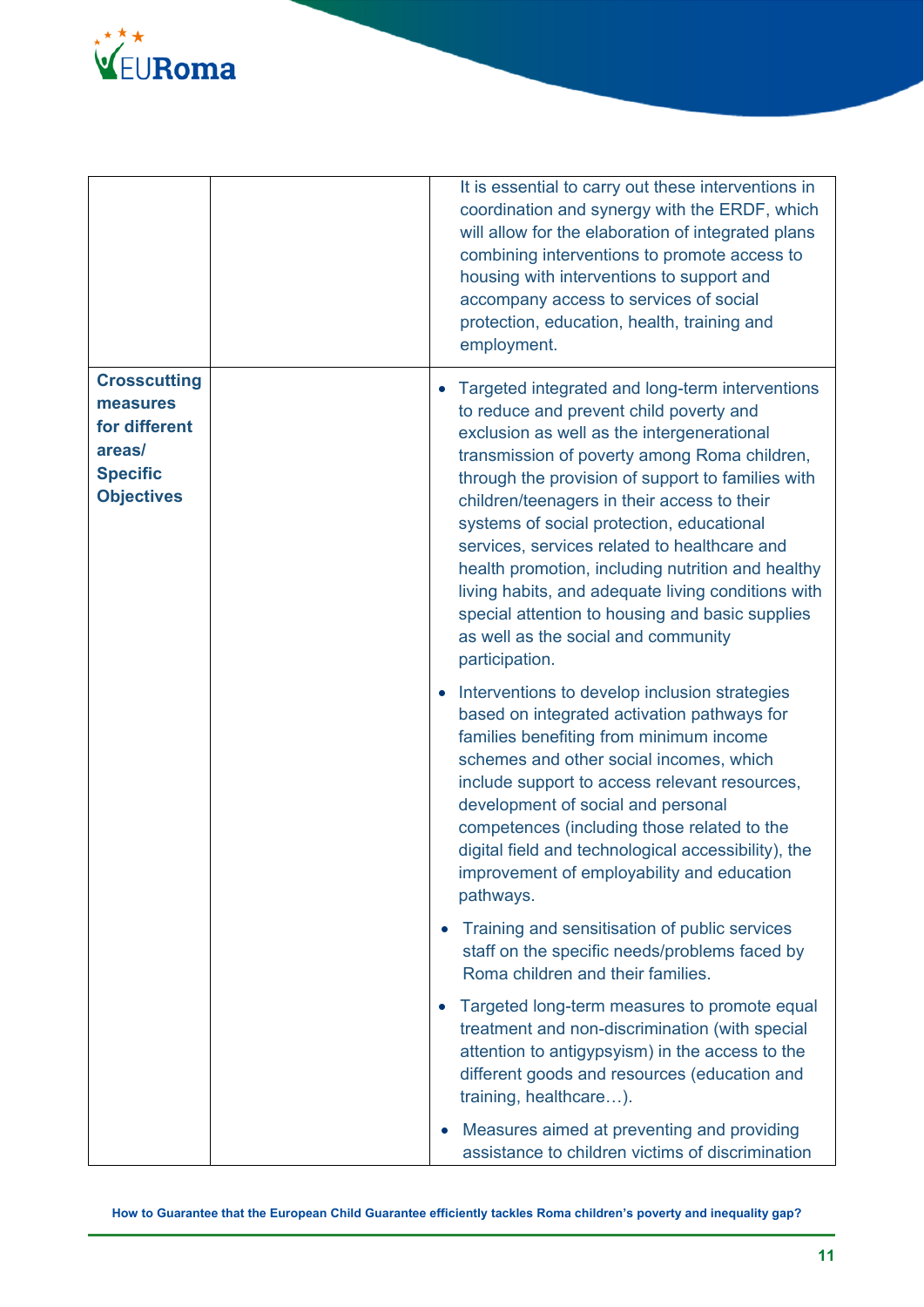

| on the ground of racial and ethnic origin (with<br>specific reference to antigypsysm).                                                                                                                                                                                                                                                                            |
|-------------------------------------------------------------------------------------------------------------------------------------------------------------------------------------------------------------------------------------------------------------------------------------------------------------------------------------------------------------------|
| Interventions related to the promotion of<br>$\bullet$<br>awareness-raising (such as campaigns,<br>sensitising actions) as well as to the<br>elaboration of studies, research and evaluations<br>in the different fields (e.g. education, poverty<br>and social exclusion) and their dissemination<br>and transfer (e.g. through public events or other<br>means) |
| Promotion of transnational and interregional<br>$\bullet$<br>cooperation for searching common solutions<br>related to Roma equality, inclusion and non-<br>discrimination between Member States,<br>including programmes to address the particular<br>challenges of EU mobile Roma children                                                                       |

### **European Regional Development Fund (ERDF)**

It is also envisaged that ERDF contributes to the implementation of the Child Guarantee by supporting long-term and integrated investments (independently or in combination with the ESF+) that contribute to reduce and prevent poverty and exclusion of Roma boys and girls (and their families) and to break the intergenerational transmission of poverty among Roma children, by ensuring:

- **Equal access to inclusive and quality education in order to reduce the existing gap between Roma children and their non-Roma peers**
- **Socioeconomic integration of marginalised communities, including Roma, and children with a migrant background**
- **Equal access to healthcare, in particular primary care services**
- **Transition from institutional to family- and community-based care**
- **Investment in housing for low-income households, people with special needs and above-mentioned vulnerable groups**

This could be done under the Specific Objective 4(iii) *Promoting the socioeconomic inclusion of marginalised communities, low-income households and disadvantaged groups, including people*  with special needs, through integrated actions, including housing and social services and the Specific Objective 4 (iv) related specifically to third country nationals, including migrants but also under other Specific Objectives such as 1(v), 4(ii), 4(v), 5(i) and 5(ii).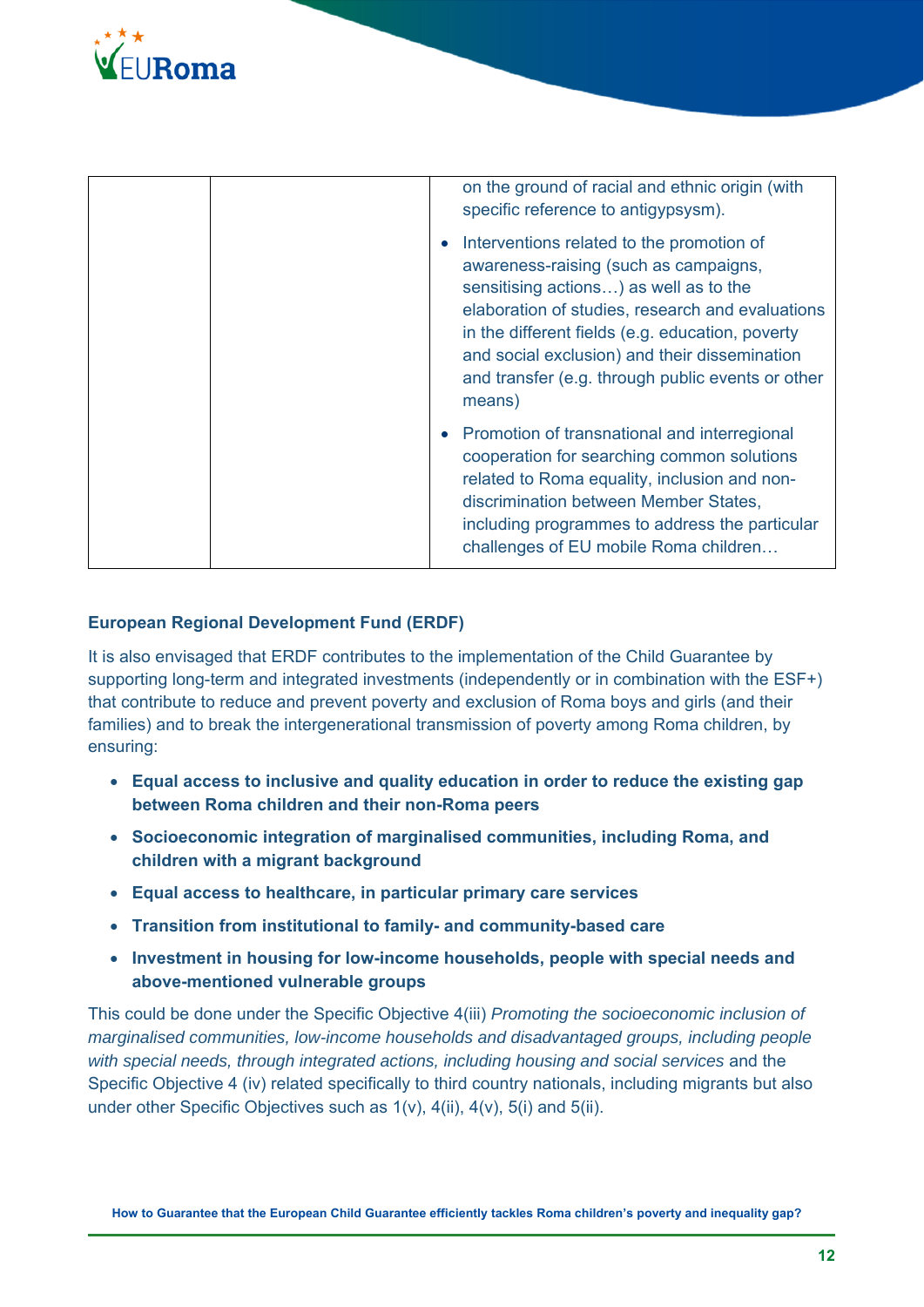

## **Examples of measures under each of the areas addressed by the Child Guarantee**

| <b>Area</b>       | <b>Specific Objectives</b><br>under which measures            | <b>Examples of measures</b>                                                                                                                                                                                                                         |
|-------------------|---------------------------------------------------------------|-----------------------------------------------------------------------------------------------------------------------------------------------------------------------------------------------------------------------------------------------------|
|                   | can be programmed                                             |                                                                                                                                                                                                                                                     |
| <b>Education</b>  | $1(v)$ , $4(ii)$ , $4(iii)$ , $4(iv)$ , $5(i)$<br>and $5(ii)$ | Targeted long-term and integrated measures to<br>$\bullet$<br>prevent and reduce school failure and early-<br>school leaving among Roma girls and boys, in<br>all educational stages, and promote their<br>engagement in post-compulsory studies.   |
|                   |                                                               | Targeted long-term and integrated measures to<br>prevent and reduce the educational<br>segregation/concentration of Roma children, in<br>all educational stages.                                                                                    |
|                   |                                                               | Targeted long-term and integrated measures to<br>promote access and guarantee a universal and<br>free of charge early-childhood education, with<br>particular attention to children from families with<br>lower incomes.                            |
|                   |                                                               | Integrated and long-term interventions aimed to<br>$\bullet$<br>address the digital gap that exist among Roma<br>population, contributing to the provision of the<br>digital equipment, resources and competences<br>to adapt to the current world. |
| <b>Healthcare</b> | 4(iii), $4(iv)$ , $4(v)$ , $5(i)$ and<br>5(ii)                | Targeted long-term and integrated measures to<br>$\bullet$<br>improve social protection and access to<br>essential public and private services such as<br>social and health services.                                                               |
| <b>Housing</b>    | $1(v)$ , $4(iii)$ , $4(iv)$ , $5(i)$ and<br>$5(ii)$ .         | Targeted long-term and integrated measures to<br>promote access to housing and to address<br>housing segregation/concentration.                                                                                                                     |
|                   |                                                               | Targeted long-term and integrated measures to<br>promote physical and economic regeneration of<br>deprived/vulnerable urban and rural areas in<br>order to reduce special concentration of<br>poverty.                                              |
|                   |                                                               | This should be done through the elaboration of<br>integrated plans combining interventions to<br>promote access to housing with interventions to<br>support and accompany access to services of                                                     |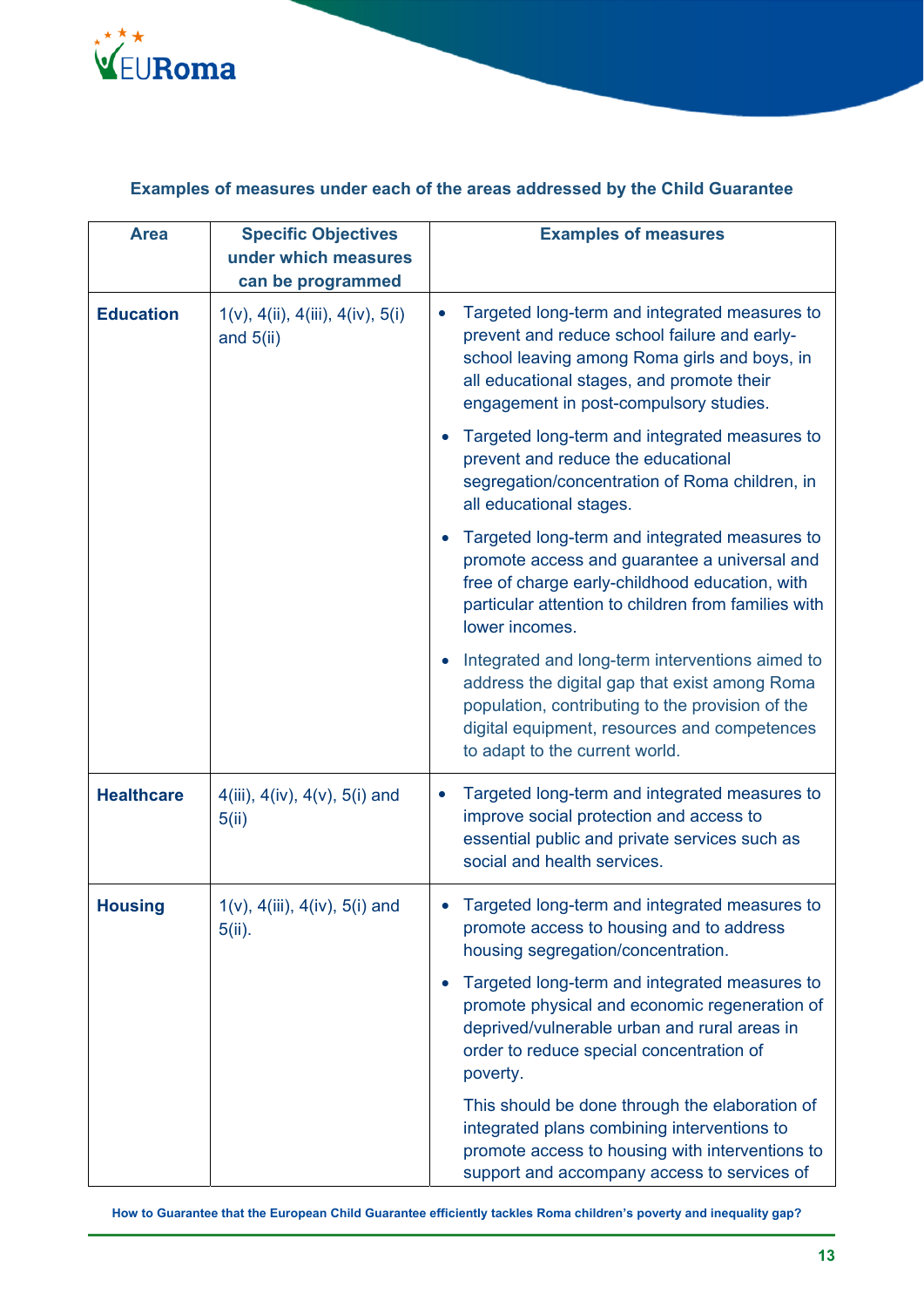

|                                                                                                    |  |                                                                                                                          | social protection, education, health, training and<br>employment, in coordination with ESF+.                                                                                       |
|----------------------------------------------------------------------------------------------------|--|--------------------------------------------------------------------------------------------------------------------------|------------------------------------------------------------------------------------------------------------------------------------------------------------------------------------|
| <b>Crosscutting</b><br>measures<br>for different<br>areas/<br><b>Specific</b><br><b>Objectives</b> |  | Targeted long-term and integrated measures to<br>address the economic and social consequences<br>of COVID-19 among Roma. |                                                                                                                                                                                    |
|                                                                                                    |  | Targeted long-term and integrated measures to<br>address the existing digital gap among the<br>Roma population.          |                                                                                                                                                                                    |
|                                                                                                    |  |                                                                                                                          | Targeted medium and long-term measures to<br>prevent antigypsyism and fight against<br>discrimination.                                                                             |
|                                                                                                    |  | $\bullet$                                                                                                                | Measures aimed to promote innovative actions<br>and experimentation in order to foster Roma<br>equality and inclusion, with special attention to<br>those most at risk of poverty. |

Caution should be made that investments do not contribute to deepen segregation and that, whenever relevant, they contribute to desegregation.

Measures could be carried out in cooperation with relevant authorities and specialised Third Sector organisations.

## **IV. European Semester and child poverty and social exclusion**

The programming of the funds for the 2021-2027 period should continue to address some of the gaps identified in the context of the European Semester economic and employment coordination process. Supported by the Social Scoreboard, the challenge of child poverty or social exclusion, has been highlighted in a number of Member States receiving related Country-Specific Recommendations.

With this purpose in mind, the country reports of the 2019 European Semester identified (in Annexes D) some priority areas to make the best use of those funds, also taking into account regional disparities. Several priorities closely relate to the services covered by the European Child Guarantee are highlighted, such as:

- (i) access to early childhood education and care and inclusive education;
- (ii) the transition from institutional to family- and community-based services; and
- (iii) access to quality and affordable social and healthcare services.